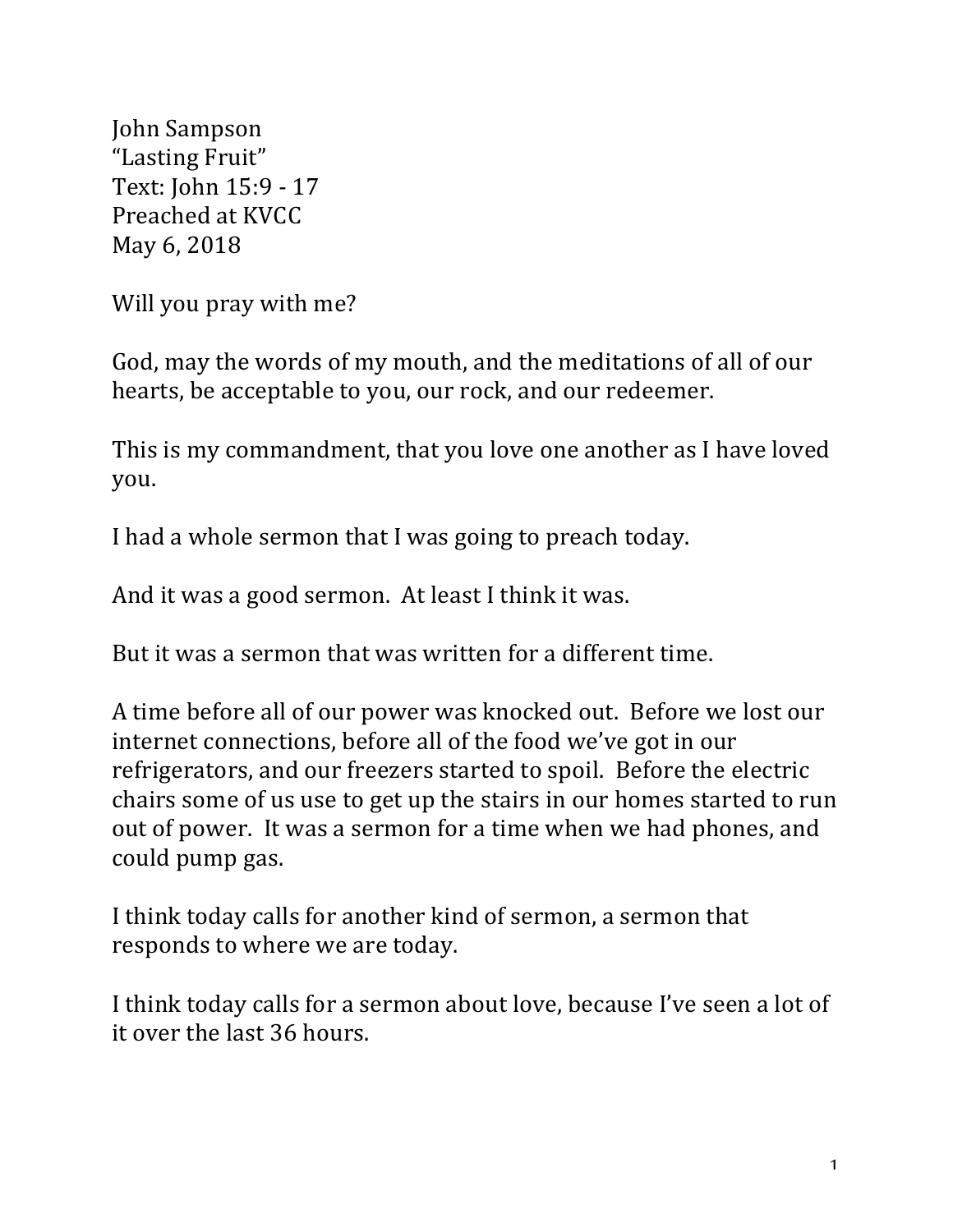I often talk about love as a force of attraction, as a power that overcomes alienation and fragmentation. And I first got a sense that we are living in a time of deeper love when I woke up yesterday morning, and the power had been out all night, and I still was living under the fantasy that we might regain power at any moment, and I didn't want to open my refrigerator and let our any of the cold that remained. So Kevin and I went to the Noonmark diner.

And it was packed!

They still had power and could make food, and there were so many people there.

And many were there for the food, just like us. But many were there just to be around people, share stories, hear the status on when the power might be coming back. It wasn't good news, but we were together as a community. Yesterday morning the Noonmark was more than just a diner, it was a place where people could gather and overcome their feeling of isolation. It was a place of love.

And that was my experience throughout yesterday. Maybe it was yours too.

Maybe you kept running into people throughout the day, happy to see they were OK, happy to share stories and updates on the power, happy to share your disappointment that it was going to return later rather than sooner. Happy to share some space in your freezer that was running off a generator so that your neighbor could save some of their food. Happy to let people come over and charge their phones. All the time feeling a sense of connection and community. All the time experiencing a kind of love.

We had scheduled to have a concert here at the church last night.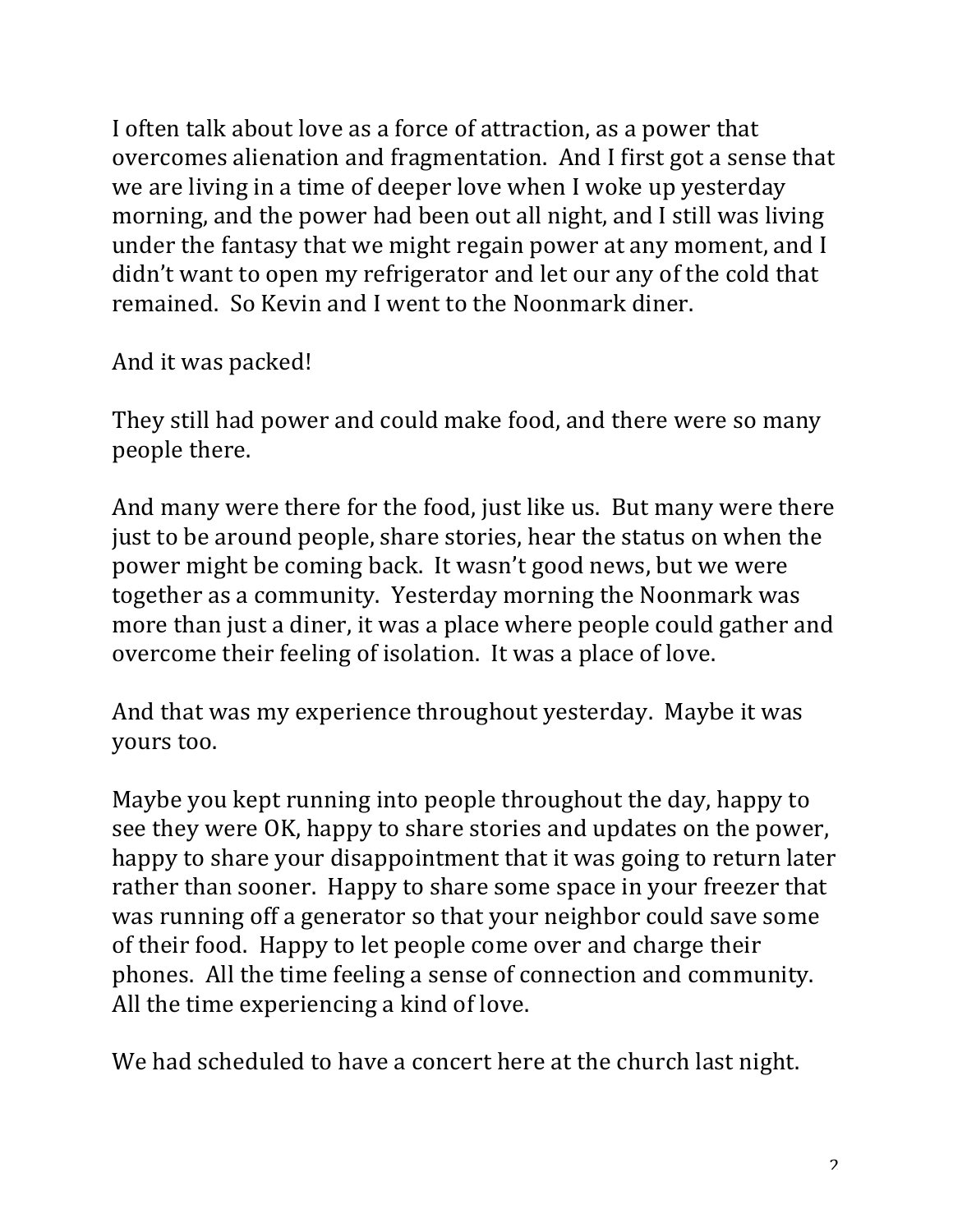The Open and Affirming Task Force had invited a singer songwriter named Bobby Io Valentine to come and share his music. He was going to play his electric guitar. We were going to have a Cinco de Mayo themed potluck dinner. We were going to have a lighted sanctuary!

And then we lost the power, and there was a question whether or not the show would go on, as the saying goes.

Bobby Jo said he was in.

Debby said she thought we should go ahead.

Many of you said you were still on board.

And so the show went on  $-$  with some changes.

The stove in the kitchen runs on gas so we could use that to cook.

Bobby Io shared his really heartfelt music on his acoustic guitar. And for lights we dragged out all those candles from Christmas and used them to light the VSR and then the sanctuary.

And it was a really wonderful evening of people coming together in a beautiful space lit by candlelight, with great food, and with community.

And there it was again. Love. The force that overcomes the space that separates us.

Jesus tells us that we are to love one another. He says this as a new commandment. And sometimes it can seem like following Jesus is hard. And at times it can be. But over the last 36 hours can't we see that it isn't that hard at all? That when push comes to shove that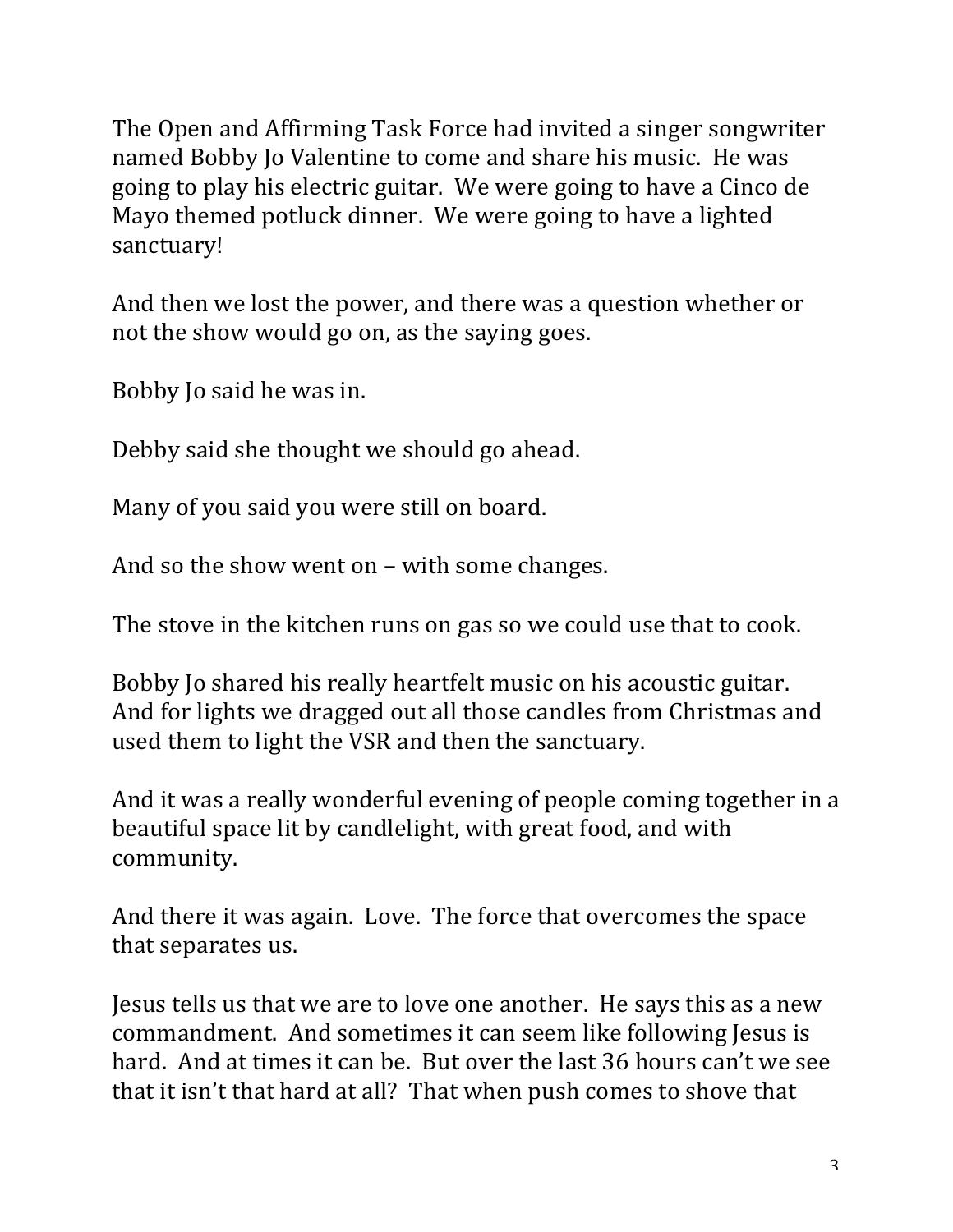loving one another, that connecting and looking out for one another, that supporting one another isn't necessarily that hard?

And that it isn't something that comes from outside of us, but something that arises from within us?

But Jesus challenges us to more than just love. He asks us to abide in love. He asks us to overcome our divisions and to remain there.

The latest report I saw online this morning was that NYSEG said they thought power would be restored to about 90% of customers by tomorrow evening. I also saw neighbors posting where they had seen power lines down all around our town, and throughout the area.

There's a lot of work still to be done.

And there is a lot of love we're still called on to show one another over the next 36 hours.

There's a lot of sharing and support we still need to offer and receive over the next day or two.

There's still a lot of isolation we need to break down until our power is back.

And this looks like we're just doing what we need to do in the face of a crisis. It may look like we're just being good neighbors. And we are.

But our tradition tells us that our response to this power outage shows what love looks like. This is the call that Jesus makes to us in our reading. This is what a reflection of God's kin-dom looks like.